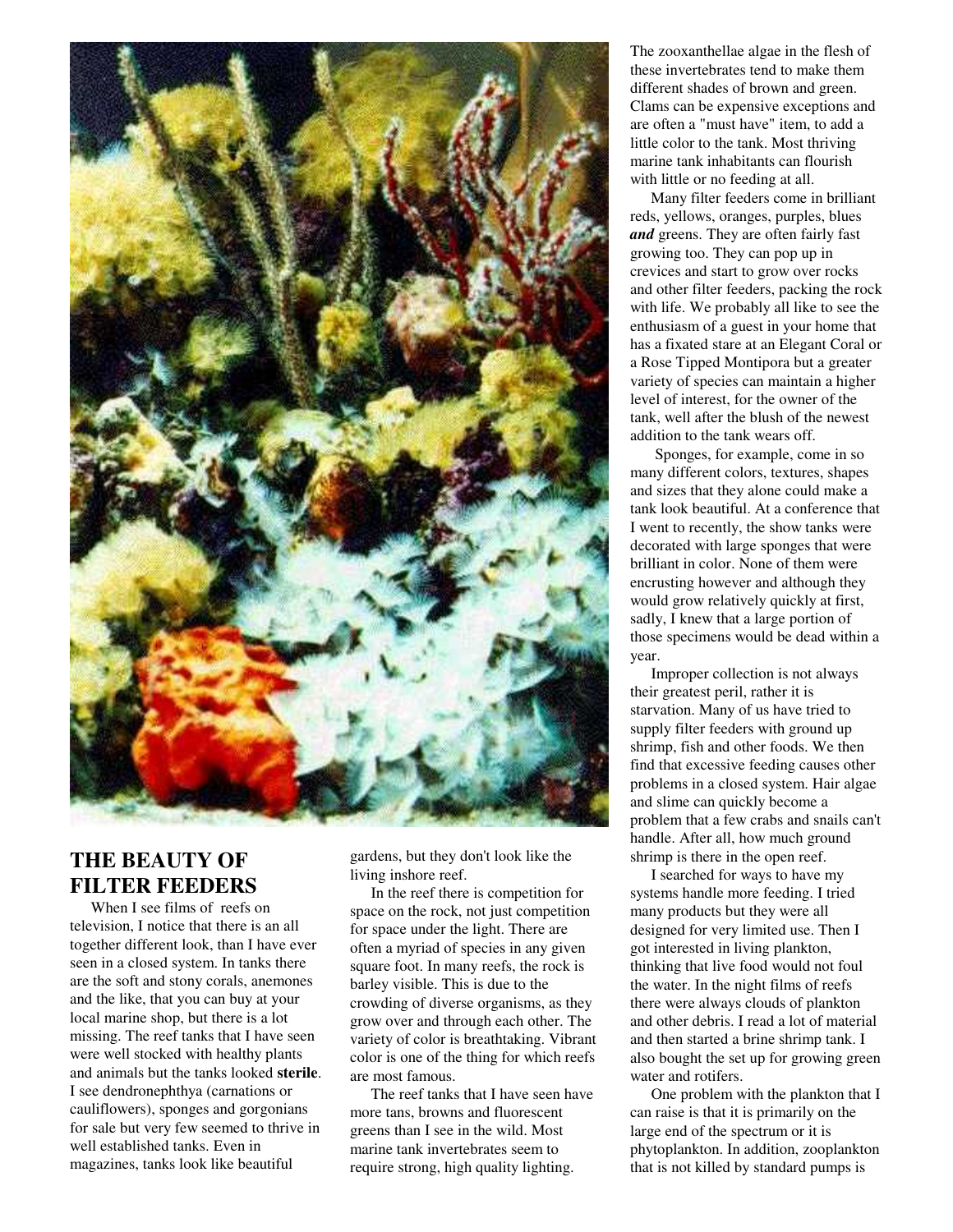eaten by the fish in no time when the lights are on and in any case these animals are to large for most of my filter feeders.

About that time I bought and read a copy of Dr. Adey's book DYNAMIC AQUARIA. I was quite impressed by it so I built a few algae scrubbers and dump buckets. This type of system can keeps liquefied and powdered foods suspended longer because only decayed food is treated as fertilizer and removed by the algae as it passes through the scrubber. My current version is four feet long with a low profile so it can fit under the tank's hood. This dump bucket produces surge and turbulence although it was not as strong as I expected .

There also is a great need for high water displacement in the tank. In addition to delivering oxygen to, and carrying away waste products from tank inhabitants, strong displacement reduces settling of food on the bottom of the tank.. The non-traumatic pumps that are advocated in DYNAMIC AQUARIA are not available to the public yet. However I am testing one medium volume pump now that works well.

I found that Richard Greenfield at CaribSea and I had a common interest in growing filter feeders like sponges. I told him that I was a "Beta Tester" for several products including pumps. He suggested that I test the CORAL LUNG pump that he was developing. After exchanging the appropriate paper work I received the first of two pumps from him. Although I got a preliminary design it was simple and worked quite well. It creates high volumes of turbulent in the water rather than just a steady stream.

I also read about the Jaubert live sand system. The addition of a plenum under the sand bed seemed to be a good idea so I used it when I started my new 130 gallon tank about one and a half years ago. Adey and Jaubert seem to agree on having an aragonite sand bed. It lowers nitrates and helps to regulate pH, calcium levels and other parameters of a healthy system. I also talked to Richard Greenfield of CaribSea about the specifications for his aragonite sand. He is a marine geologist and very knowledgeable. I eventually purchased my sand and crushed coral from him.

I found, like many others, that the tank will run OK with just the sand bed alone and I did get good skeletal growth without the addition of Kalkwasser. My colors that they had in the wild. My



clam grew from five to nine inches in eighteen months. However, I chronically over feed so I need more horse power to make the tank run cleaner and thus I use the static sand bed as a strong supplemental system for my tank.

After the first three months of operation using the sand bed alone, I started my scrubber and began to harvest the algae. I also put a small bag of carbon in the scrubber to remove dissolved organic compounds but I don't force water through the bag. This would act as a mechanical filter or food trap. The inhabitants in my tank perked up and the live rock stayed cleaner. The hair algae dyed off or was eaten by my three snails and didn't grow back. The tank got so stable that it seemed almost bullet proof.

Sponges and feather dusters seem to need better water flow and turbulence than I thought. They seem to do best where they, at first, look like they are getting a beating. They quickly, recover and then thrive. Often long tentacled corals are incompatible with this turbulence but placing them farther away from the source will allow them to adjust after a few days.

Small polyp stony corals have long been reported to do well in strong current. Some people report that rather intense turbulence allows these corals to diffuse carbon dioxide and other metabolic wastes from their tissues. This seems to return much of the lighter

starter corals seem to like the strong turbulence that the pumps provide. I put them almost right under the splash of the dump bucket.

Mr. Greenfield also told me to call Marc Weiss at Word Wide Fish Farms because he had great success in growing sponges, and I might qualify as a Beta Tester for him too. I did so and Marc gave me two products to try but would not tell me what they would do for my tank.

One product was a liquid and was later released as Coral Vital. After using it, I noticed that the tank looked cleaner and I could feed the tank more. In addition, the growth of coraline algae accelerated. As a side note I should report that my Pacific Blue Tang developed ick two days after I bought it. After I added Coral Vital the ick seems to have gone into remission. After eight months it is still healthy.

The Coral Vital reportedly is a catalyst for the growth of useful bacteria and at high dosages small white strands of this bacteria can be seen growing near all of my pumps. Since I had heard that bacteria and other very small particles were being used as a food sources for sponges in commercial environments this seemed like a viable way of boosting my bacteria populations.

I tried using brewers yeast as a food source but it produced green and red slime within a week so I stopped using it completely. Ground shrimp and fish